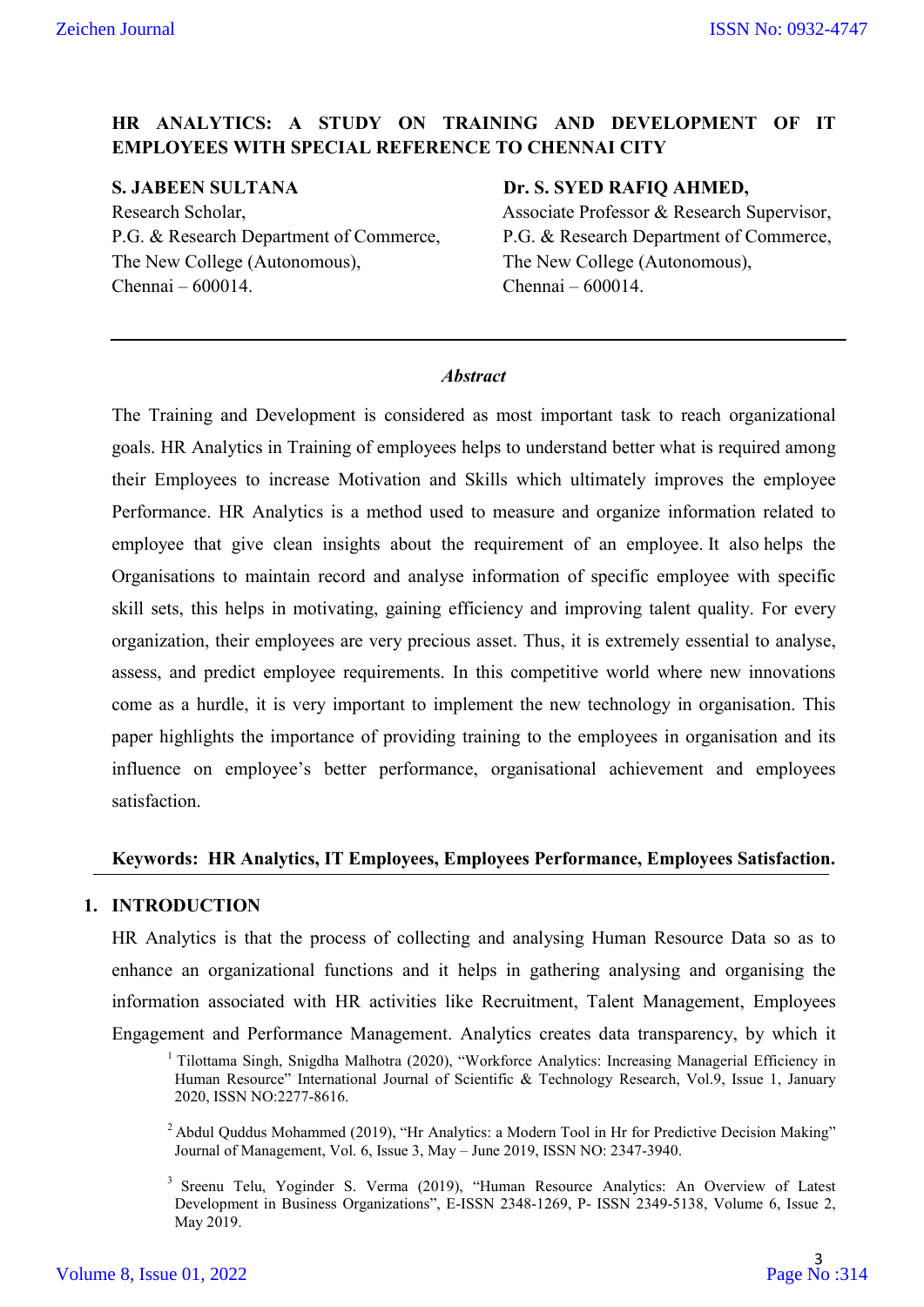benefits employees to look at their performance data and fill the skill gaps. within the competitive era, HR Executives have to generate and have greater analytical knowledge and skills. HR Analytics helps the organization to style strategic workforce planning by analyzing every aspect of HR metrics. Strategic HR framework will allow HR Executives and other users of HR analytics for a higher understanding of the linkages between HR programs and practices and outcomes that are important to both operations and to the underside line of the organization. For the successful implementations and practice of HR analytics, academicians can help within the successful adoption of HR analytics programs.

#### **2. NEED FOR THE STUDY**

The Concept of HR Analytics in training is a major activity that is used in all the Sectors, Industries and Organisations. It provides job related knowledge and improves work skills of the employees that provides a clear understanding of what is required to improve productivity, quality improvement, Industrial safety, reduction of turnover and learning time and ability to maintain an effective management team in an organisation. This paper studies about the training and development of the IT employees.

#### **3. SCOPE OF THE STUDY**

HR Analytics in training and development helps in reviewing the skills of their existing employees because the growth of people analytic helps the employees to do better job .and ensure that HR is fully aligned with the companies strategy, in order to make more accurate and favourable decisions.

## **4. LIMITATIONS OF THE STUDY**

- This study has been conducted in short time, hence limited population is covered.
- The study has been focused on IT Employees of Chennai City only, hence the study cannot be generalized for the IT employees in India.
- The study is restricted to 137 samples.
- $\bullet$

#### 5. **REVIEW OF RELATED LITERATURE**

**Tilottama Singh, Snigdha (2020)<sup>1</sup>** say in the study that workforce analytics combines the need for analyzing the human resource aptly. The study examines the advantage of putting workforce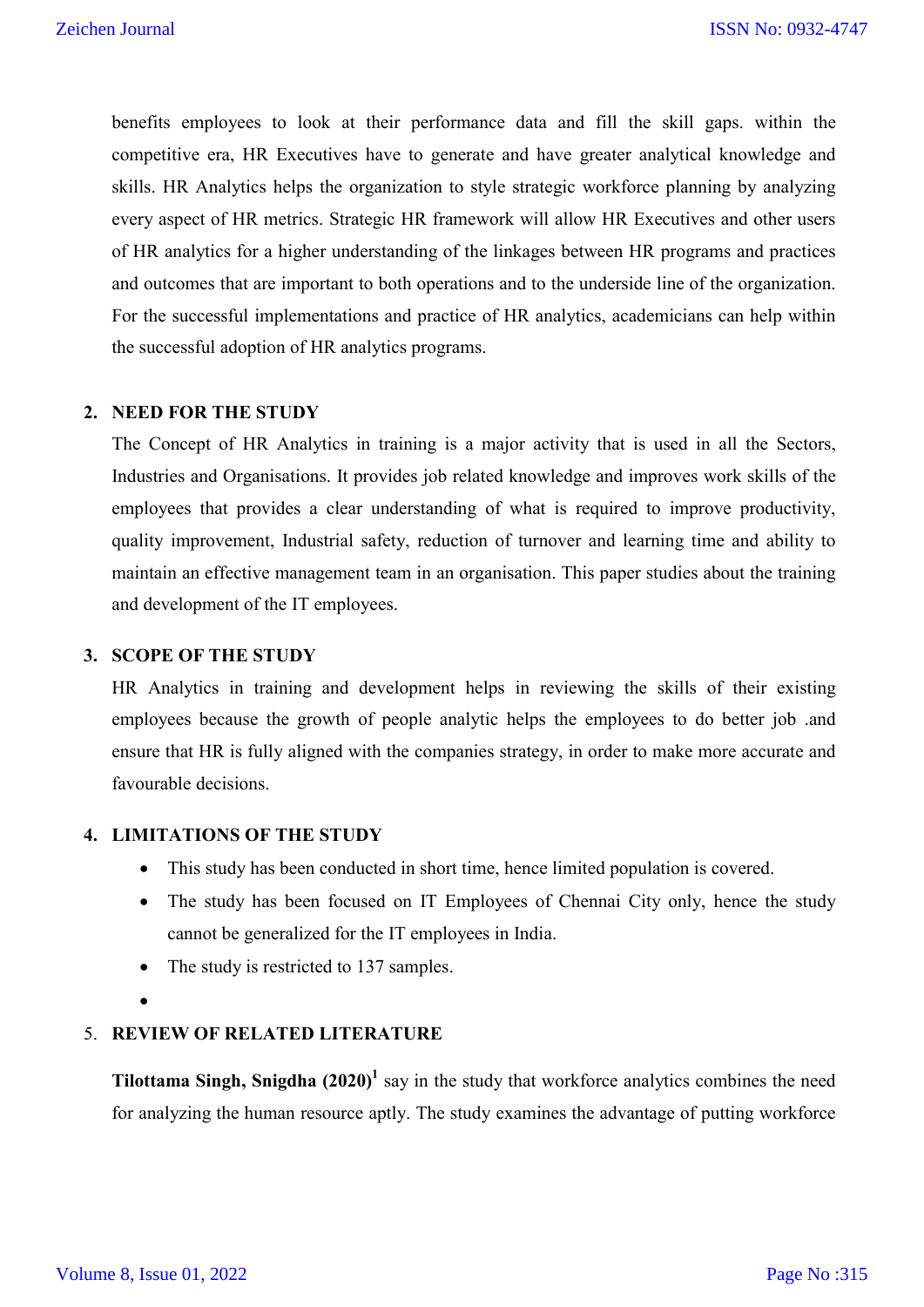analytics and its tools are widely used in the field of marketing, sales, finance, investment, etc. the study has six steps formulated for effective workforce analytics, they are conceptualizing the central problem, apply a conceptual model in to business framework, obtaining relevant data, applying analytical methods, presenting the outcome to stakeholders, implementing action changes. Hr analytics is being practiced by only a small percentage of organisations and it is very much needed culture that is yet to be brought in fashion.

**Abdul Quddus Mohammed (2019) <sup>2</sup>** has showed in his study that Developments in Human Resources Management are fast being integrated with conforming changes in data and information processing. The domain of human resource analytics can be implicit as a data and analytical thinking-centred approach to Human Resources Management, is fast becoming an essential part of organisational setups. This is important because conspicuous decision-making cannot be reliably used diagonally industry kinds and initiatives as they will differ permitting to numerous borders such as sort of enterprise, the industry it is useful in, the number of employees and amount of resources it can spend for HR analytics.

**Sreenu Telu, Yoginder S. Verma (2019)<sup>3</sup>** says in his study that Recent scholarship has displayed a growing interest in human resource analytics in business organizations that helps in gaining competitive advantage over others. This study explores the concept of HR analytics and its importance in the business industry and implementation of HR analytics and explores the solutions. Business organizations need to understand the growing relevance of HR analytics in business and exploit it to the optimum level to gain competitive advantage over others in the industry. It is suggested that an integrated approach that involves HR analytics as well as human judgment and managerial expertise will lead to better analysis in the organizations and empower HR department to be strategic relationship in the organization. It is therefore suggested that organizations should adopt and execute HR analytics and gain competitive advantage over others.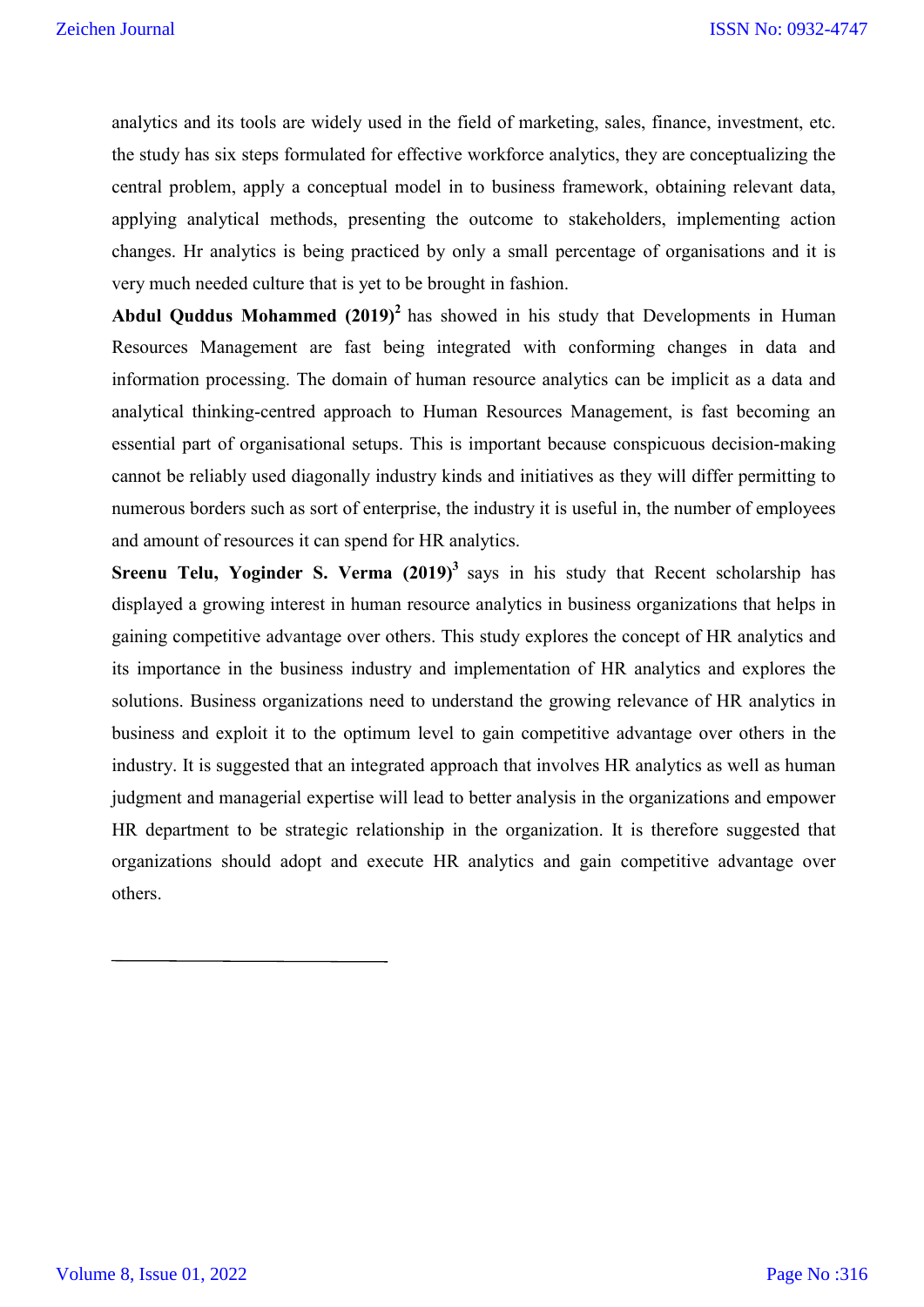**Kamel Barbar1, Radwan Choughri1&Moetaz Soubjaki (2019)<sup>4</sup> has investigated in their** study about the impact of HR analytics on the training and development strategy of private organizations and says that HR professionals anticipate on HR analytics to compose employee development procedure. Data from HR analytics is used to analyse potential outcomes of important HR and organization strategy decisions. The study inferred that businesses should incorporate HR professionals and HR analytics into the process of decision making and development strategy formulation.

**Manuela Nocker and Vania Sena(2019)<sup>5</sup>** says that the purpose of this paper is to discuss the opportunities talent analytics as the availability of methodologies for the analysis of data used by organizations to manage their workforce. This paper consider the benefits and costs related with the use of talent analytics within an organization as well as to show the differences between talent analytics and other sub-fields of business analytics and the importance of trust in supporting the successful accomplishment of talent analytics project. One of the key perception is that if used in a proper way talent analytics may help the senior management team of an organization to align HR strategies to value creation.

Afsheen Majeed, SidraShakeel (2017)<sup>6</sup> in their study explored the requirements of training and development in the organisations. Training and development is the most important for the organizational effectiveness. The training and development is the main tool of the human resource management in organizations. Training and development helps in the growth of the organization. It is found that training and development not only increased the skills and ability of the employees but also increase the efficiency of the organization and increase the relationship between the employees with the organization.

**Arisha Siddiqui, Sana Iqbal**  $(2017)^7$  has discussed that human resource is that the most dynamic and versatile and really essential resource among all other resources. this is often considered because the only resource which must be upgraded from time to time so they will make the simplest utilization of remainder of the resources of a corporation.

<sup>&</sup>lt;sup>4</sup> Kamel Barbar1, Radwan Choughri1&Moetaz Soubjaki (2019), "The Impact of HR Analytics on the Training and Development Strategy -Private Sector Case Study in Lebanon", Vol. 10, No. 3; May 2019

<sup>5</sup> Manuela Nocker and Vania Sena (2019) "Big Data and Human Resources Management: The Rise of Talent Analytics" doi:10.3390/socsci8100273, July 2019.

<sup>&</sup>lt;sup>6</sup> Afsheen Majeed, Sidra Shakeel (2017), Importance of training and development in the workplace, International Journal of Scientific & Engineering Research, Volume 8, Issue 4, April-2017 498 ISSN 2229-5518.

 $7$  Arisha Siddiqui, Sana Iqbal (2017) "Empowering Skills of Indian Workforce through Training and Development" ISSN No: 2456 – 6470, Volume – 2, Issue – 1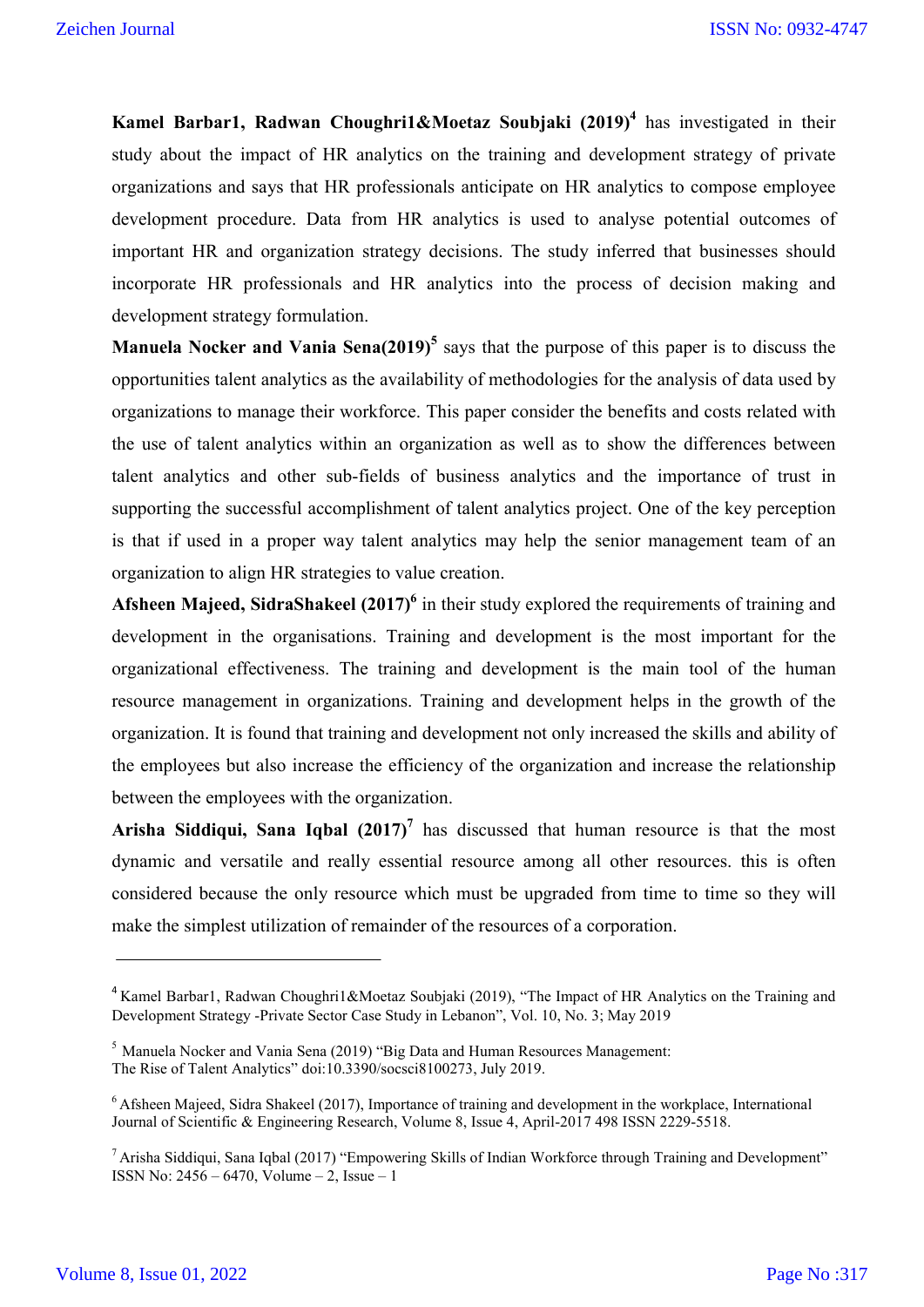Training and development may be a tool or a method to bridge the gap between upgraded skills of the workforce and want of the work This study attempts to highlight the importance of skill development within the light of coaching and development furthermore as to spotlight the govt. Initiatives during this regard, because the workforce is moving from agriculture to manufacturing and repair sectors. Although employment generation is happening in commission industries still there's a desire to develop a skill set for employing the population of India in activities like agriculture, food industry, leather goods, tourism, construction and IT furthermore as for little and medium enterprises too.

**Pooja Jain, Pranjal Jain (2017)<sup>8</sup>** have successfully devised a strategy to imbue numeric element into HRM called the theory of HR quantification. the speculation may be a combination of several innovative concepts, of which HR Analytics forms a component of this study. The organizations need to adopt new practices to survive within the business field, thanks to change in globalization, competition, availability of knowledge, and technology for organizations to be competent to survive. HR analytics helps to enhance employee work experience, decreased retention, better hiring practice, improved workforce planning, identifying attrition and its causes, identifying best- performing talent, to boost HR performance, predicts demand skills and positions which are needed to boost business performance and really important it transforms the role of HR into a strategic partner. Analytics creates data transparency, by which it benefits employees to look at their performance data and fill the skill gaps.

**Sweta Anand and Utsav Kar (2017)<sup>9</sup>** has analyzed that there is tremendous ability of data analytics in understanding the past, present and future of the data associated with the human resource. The organisations which invest in data analytics have been found to reap the benefit in return for its investment. The entire HR arena and business leaders are turning into evidencebased, and more analytical which creates HR with continual challenges for applying analytics for metrics like workforce, compensation and benefits, training, performance and talent management, recruitment etc. that benefits the companies by taking well measured steps and makes smart use of technology like data analytics excel in their field.

<sup>8</sup> Pooja Jain, Pranjal Jain(2017), Concept Note On Hr Analytics:Integrating Strategic and Operational Level of an Organization, E-ISSN 2348-1269, P- ISSN 2349-5138, Volume 4, Issue 3, July 2017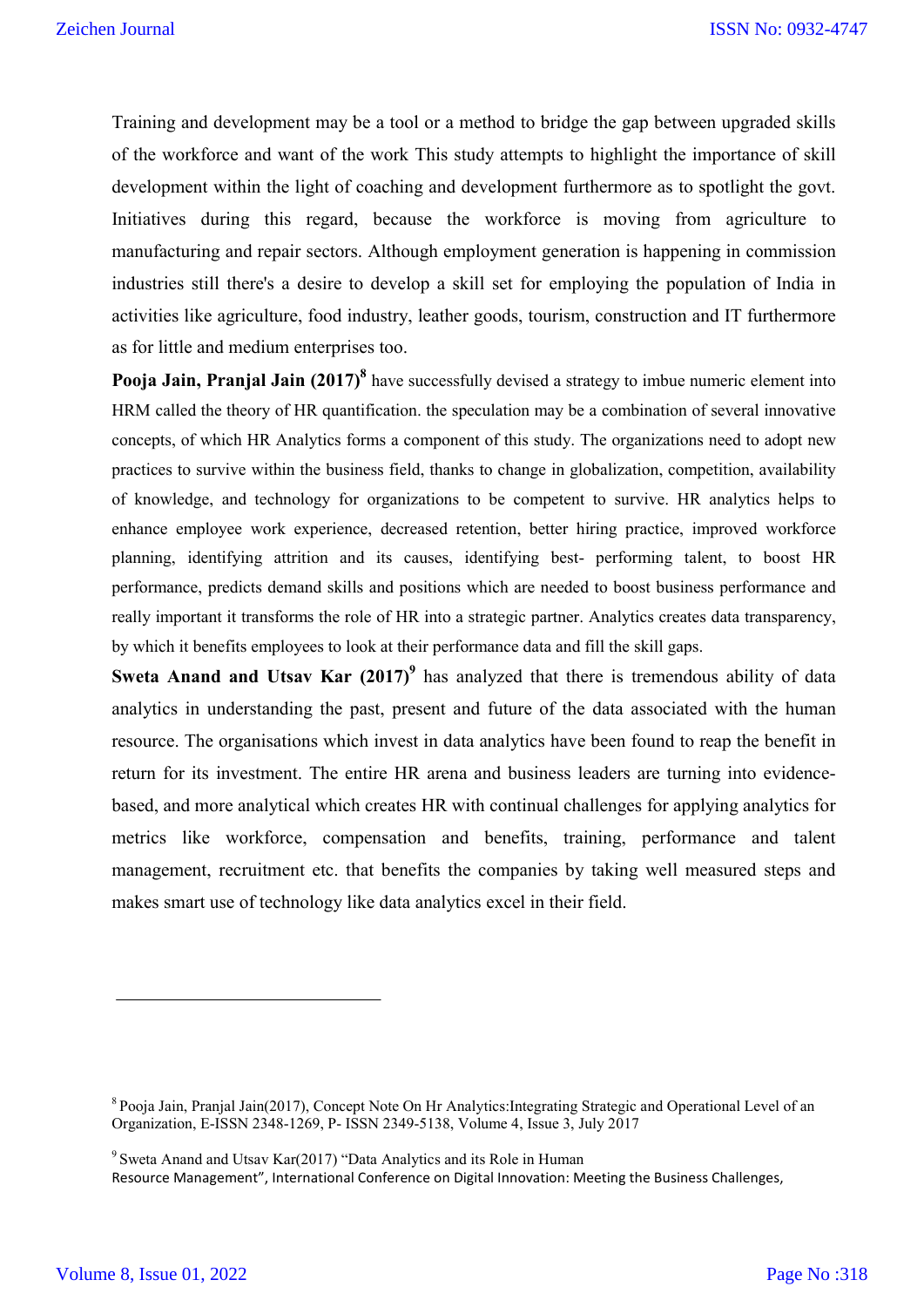**Maimuna Muhammad Nda & Dr. Rashad Yazdani Fard (2013)<sup>10</sup> says in their study that** Organizations investing in effective training and development for human resource tend to attain both short and future benefits. Training and development ultimately upgrade not only the productivity of employees but also of the organization. Companies have to invest in on-going employee training and development so as to both keep employees and achieve success. However, the foremost vital asset of each organization under stiff and dynamic competition is its human capital. Therefore, training and development is important to the productivity of organization's workforce thereby assisting them to be more committed to achieving the organizational goals and objectives and successively enhancing employees' effectiveness within the organization.

**Debra L. Truitt**  $(2011)^{11}$  has studied that it is essential for training and development professionals to plan, implement, and evaluate the effectiveness of their programs in reducing disputes in workplace performance. This study shows the relationships between training experiences and attitudes about perceived job proficiency The findings of the study shows strong significant associations between those employees who fully agreed that they had updated training and positive training attitudes. The results also showed that those employees who fully agreed that they received effective and meaningful training demonstrated an increase in job proficiency.

#### **6. ESEARCH GAP**

The Review of related literature indicates that many studies have been conducted in many fields related to HR Analytics, but it has been identified that no research has been conducted on the Training and Development of IT Employees.

## 7. **MODEL OF THE STUDY**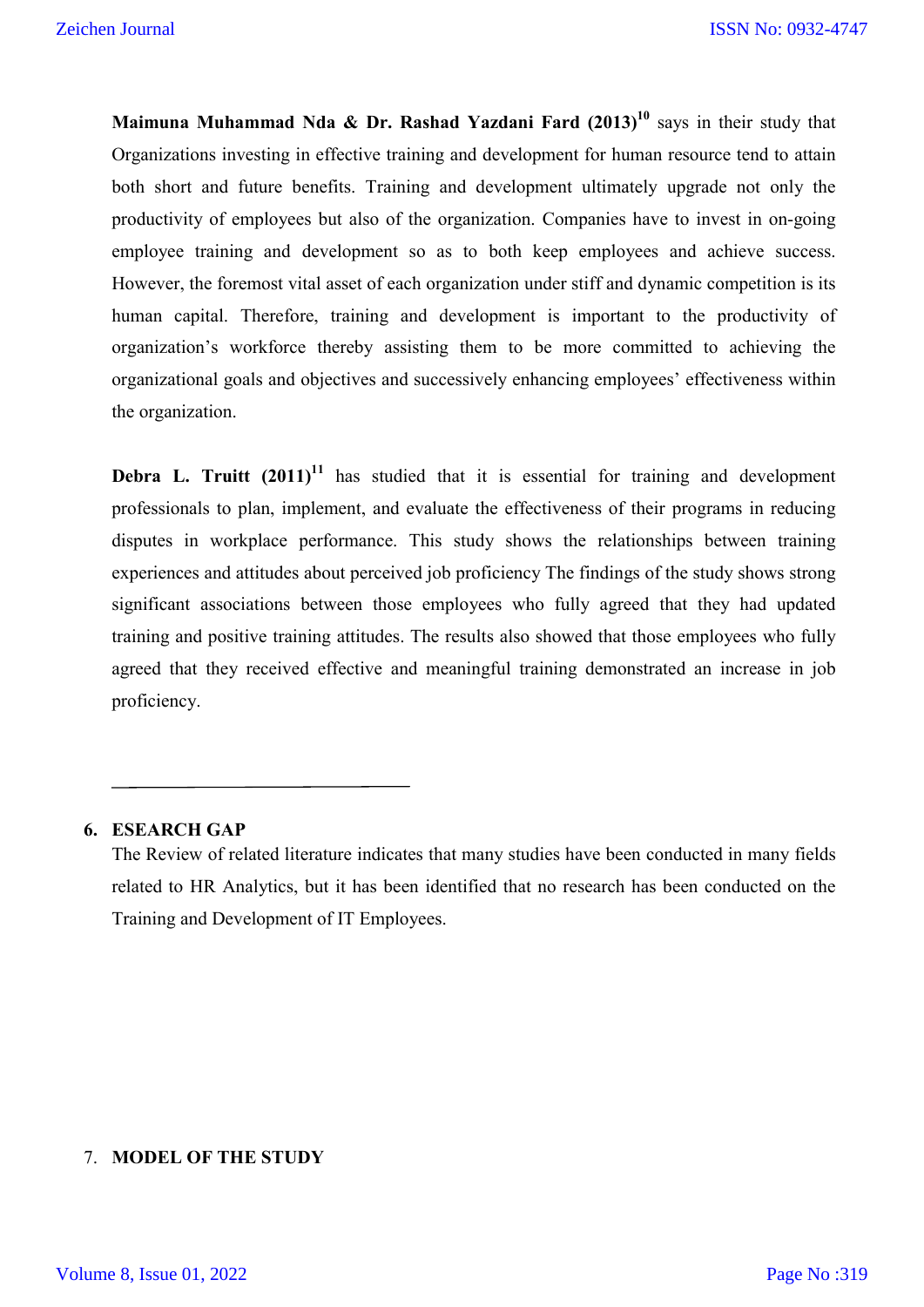

#### **8. OBJECTIVES OF THE STUDY**

- 1. To study the influence of Training and Development on IT Employees Performance.
- 2. To find out the relationship between demographic factors and Training of employees.
- 3. To study the relationship between Training and Development with employees and organisational Performance Performance.
- 4. To find the association between Training and Job Satisfaction of employees.

#### **9. STATEMENT OF HYPOTHESES**

- 1. To study the difference between gender with respect to Training and Development of employees. fluence of Training and Development on IT Employees Performance.<br>
relationship between demographic factors and Training of employees<br>
relationship between Training and Development with employees a<br>
Performance.<br> **OTHESES**<br>
- 2. To examine whether there is any significant difference between educational qualification and Job Performance of employees.
- 3. To test whether there is any significant difference between age and Training of employees.
- 4. To test whether there is any association between Designation and Employees opinion on requirement of Training and Dev Development. test whether there is any significant difference between age and Training of<br>ployees.<br>test whether there is any association between Designation and Employees opinion on<br>uirement of Training and Development.<br>test whether th
- 5. To test whether there is any relationship between Training and Job Satisfaction of employees.
- 6. To test whether there is a positive relationship between Tr Training and Performance with organisational performance.

<sup>9</sup> Sweta Anand and Utsav Kar(2017) "Data Analytics and its Role in Human

Resource Management", International Conference on Digital Innovation: Meeting the Business Challenges,

<sup>&</sup>lt;sup>8</sup> Pooja Jain, Pranjal Jain(2017), Concept Note On Hr Analytics: Integrating Strategic and Operational Level of an Organization, E-ISSN 2348-1269, P 1269, P- ISSN 2349-5138, Volume 4, Issue 3, July 2017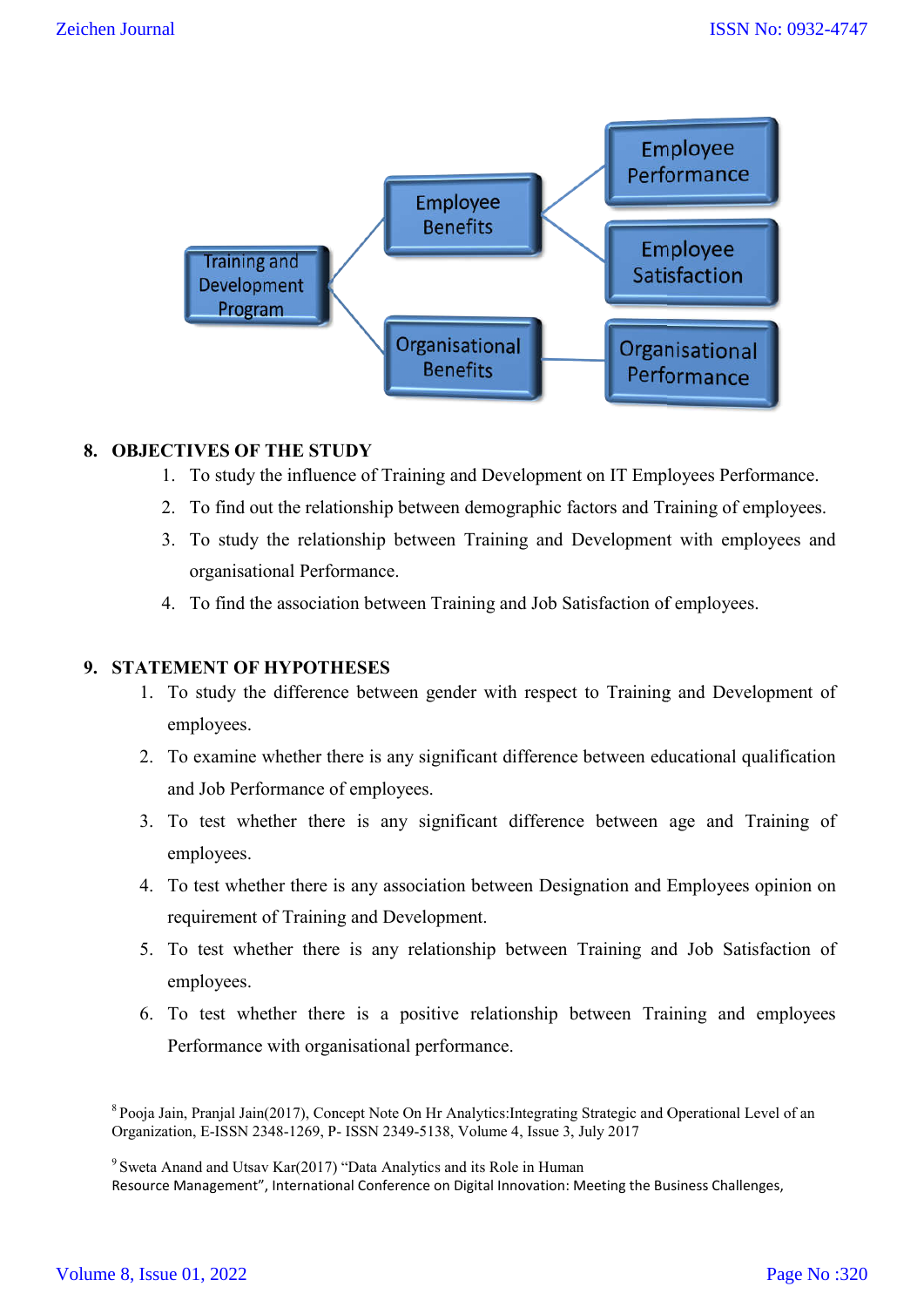## 10. **METHODOLOGY**

This segment describes the methodology adopted to effectuate the goals of this study.

#### **10.1 SAMPLING:**

To determine the sample for the study, snow ball sampling is used which is a non-probabilistic sampling technique. The respondents were selected on the basis that the respondents should be an IT employee. 150 questionnaires were issued out of which 137 were completed and found suitable for data Analysis. This constitute a good response rate of 91%**.**

#### **10.2 DATA COLLECTION:**

The data was collected from both the primary and secondary source. The questionnaires were distributed to the IT employees for the data collection purpose.

#### **10.3 DATA ANALYSIS AND INTERPRETATION**

#### **Pilot Study:**

The purpose of the pilot study is to test the quality of the items in the questionnaire and confer the feasibility of the study. It was conducted by distributing the questionnaire to 30 respondents and Cronbach's Alpha method was applied and the value was 0.84. which is a good level of acceptable value.

#### **Statistical Tools Used:**

The statistical tools used in this study was Percentage Analysis for descriptive analysis and for inferential analysis the following statistical tools were used,

- 1. Percentage Analysis
- 2. Inferential Analysis
	- t-test
	- ANOVA
	- Chi square
	- Correlation
	- Regression.

#### **Overall Reliability:**

8 Pooja Jain, Pranjal Jain(2017), Concept Note On Hr Analytics:Integrating Strategic and Operational Level of an Organization, E-ISSN 2348-1269, P- ISSN 2349-5138, Volume 4, Issue 3, July 2017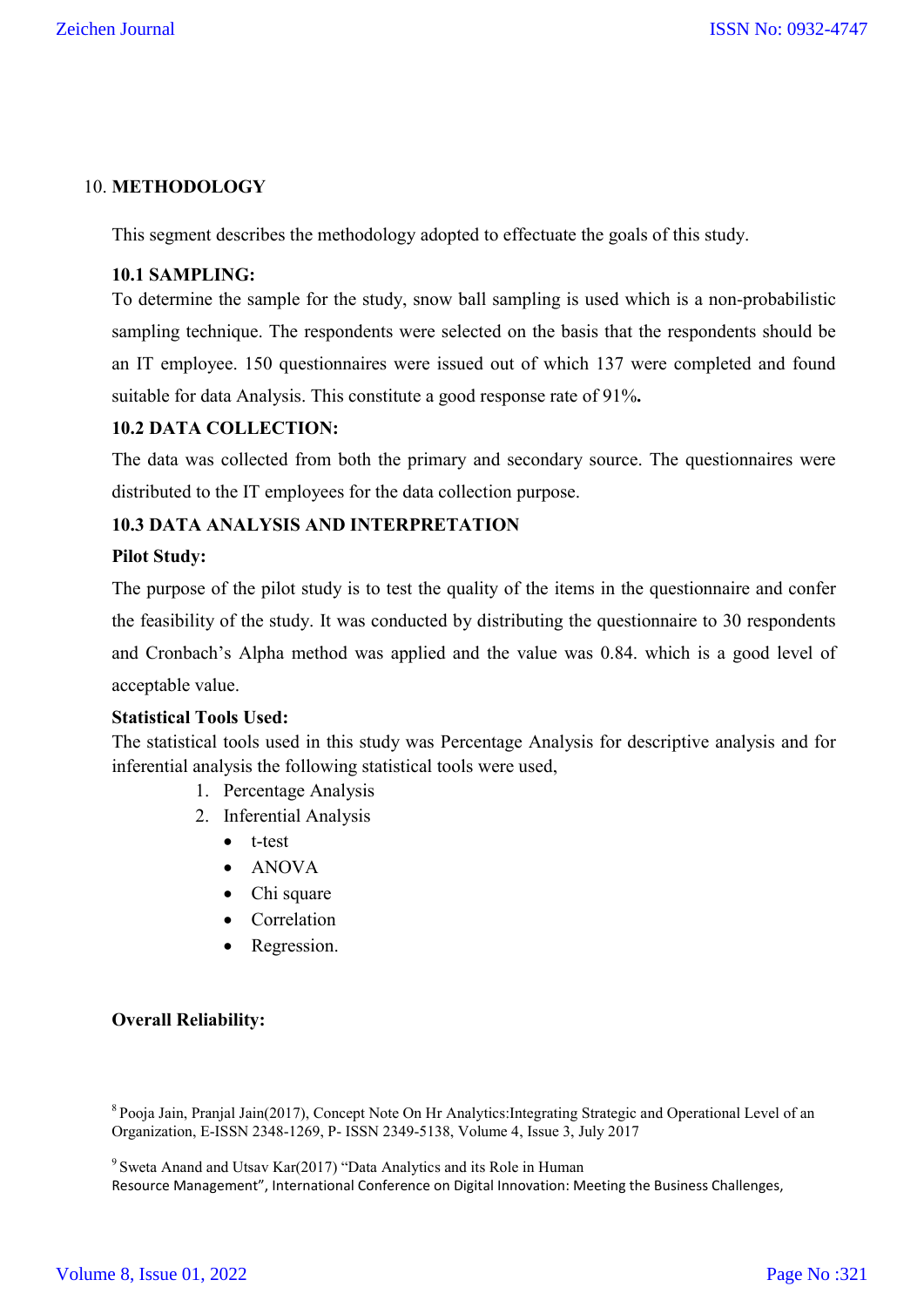| Cronbach's Alpha   No. of items |     |
|---------------------------------|-----|
| 0.84                            | 137 |

In order to test the reliability of the questionnaire, Cronbach's Alpha method was applied and the value is 0.84. which is considered as a good level of acceptable value.

#### **Demographic Profile of IT Employees**

| Demographic           | <b>Options</b>        |     | Percent |
|-----------------------|-----------------------|-----|---------|
| Profile               |                       |     |         |
| Gender                | Male                  | 84  | 61      |
|                       | Female                | 53  | 39      |
|                       | <b>Total</b>          | 137 | 100     |
| <b>Age Group</b>      | 20-29                 | 31  | 22      |
|                       | 30-39                 | 46  | 34      |
|                       | 40-49                 | 35  | 26      |
|                       | Above 50              | 25  | 18      |
|                       | <b>Total</b>          | 137 | 100     |
| <b>Marital Status</b> | Married               | 70  | 51      |
|                       | Unmarried             | 67  | 49      |
|                       | <b>Total</b>          | 137 | 100     |
| <b>Educational</b>    | <b>Under Graduate</b> | 85  | 62      |
| Qualification         | Post Graduate         | 52  | 38      |
|                       | <b>Total</b>          | 137 | 100     |
| <b>Designation</b>    | Lower Level           | 67  | 49      |
|                       | Middle Level          | 45  | 33      |
|                       | <b>Upper Level</b>    | 25  | 18      |
|                       | <b>Total</b>          | 137 | 100     |

## *(Source: Computed)*

From the above table it is observed that 61% of the sample respondents are Male within the Age Group of 30-39 years with 34%, and 62% majority of the respondents are Undergraduate and 51% of respondents are Married and 49% of the respondents are in middle level designation.

## **INFERENTIAL ANALYSIS**

8 Pooja Jain, Pranjal Jain(2017), Concept Note On Hr Analytics:Integrating Strategic and Operational Level of an Organization, E-ISSN 2348-1269, P- ISSN 2349-5138, Volume 4, Issue 3, July 2017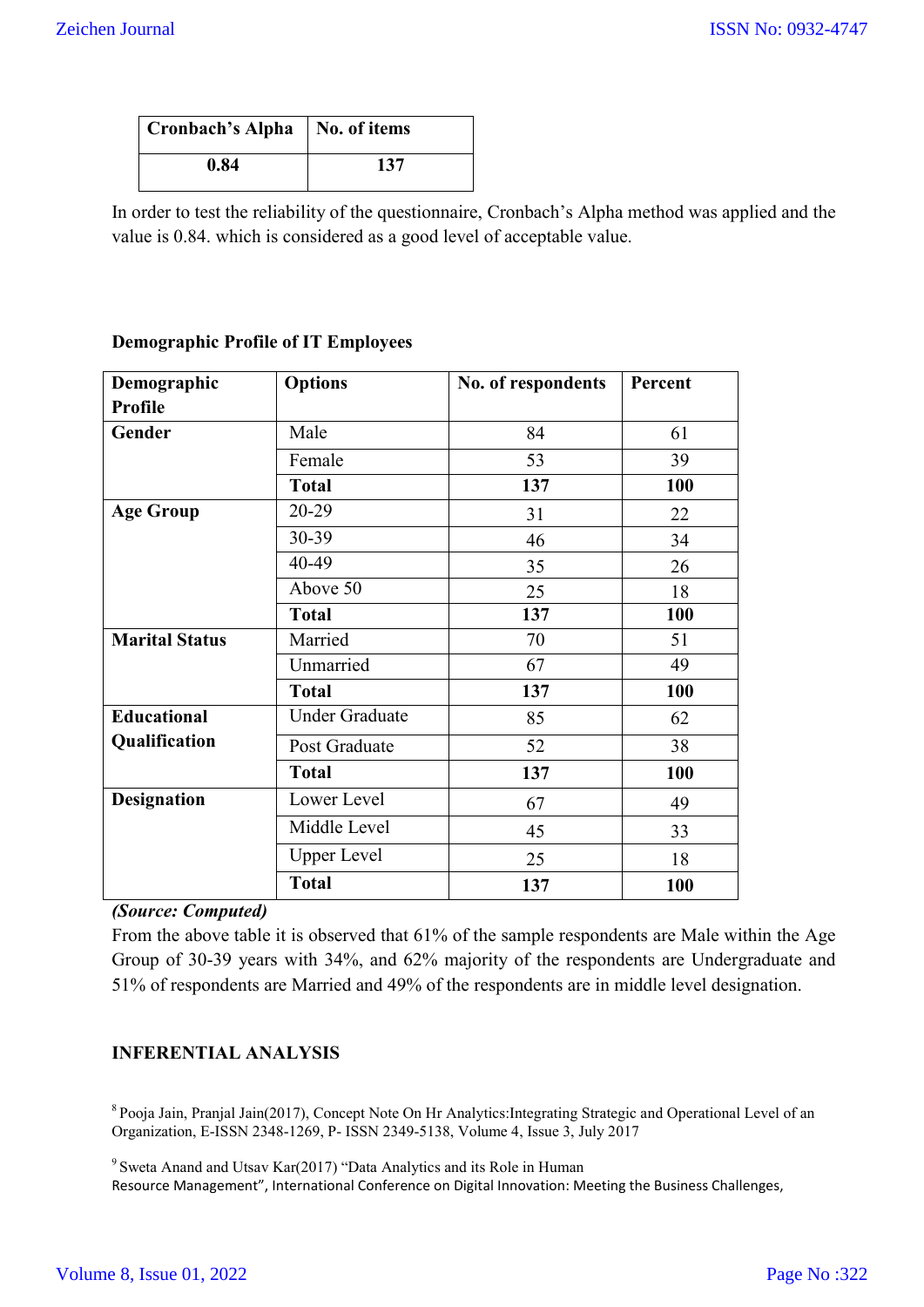# **Hypothesis 1**

**To study the difference between gender with respect to Training and Development of employees.**

H<sub>0</sub>: There is no significance difference between Male and Female with respect to Training and Development of employees.

H1: There is a significance difference between Male and Female with respect to Training and Development of employees.

#### **Independent sample t-test between Gender and Training and Development of employees**

|                    | Gender                |      |         |      |      | p-value |
|--------------------|-----------------------|------|---------|------|------|---------|
| <b>Factors</b>     | <b>Male</b><br>Female |      | t-value |      |      |         |
|                    | Mean                  | S.D  | Mean    | S.D  |      |         |
| <b>Training</b>    | 3.72                  | 1.33 | 3.93    | 1.13 | 0.89 | .078    |
| and                |                       |      |         |      |      |         |
| <b>Development</b> |                       |      |         |      |      |         |

#### *(Source: Computed)*

Note: Significant at 5% level.

Since P-value is more than 0.05, null hypothesis is accepted at 5% level. Therefore, there is no significance difference between Male and Female with respect to training and development of the employees.

#### **Hypothesis 2**

# **To examine whether there is any significant difference between educational qualification and Job Performance of employees.**

H0: There is no significance difference between Educational Qualification with respect to Job Performance of employees.

H1: There is a significance difference between Educational Qualification with respect to Job Performance of employees.

# **Independent sample t-test between Educational Qualification and Job Performance of employees.**

<sup>8</sup> Pooja Jain, Pranjal Jain(2017), Concept Note On Hr Analytics:Integrating Strategic and Operational Level of an Organization, E-ISSN 2348-1269, P- ISSN 2349-5138, Volume 4, Issue 3, July 2017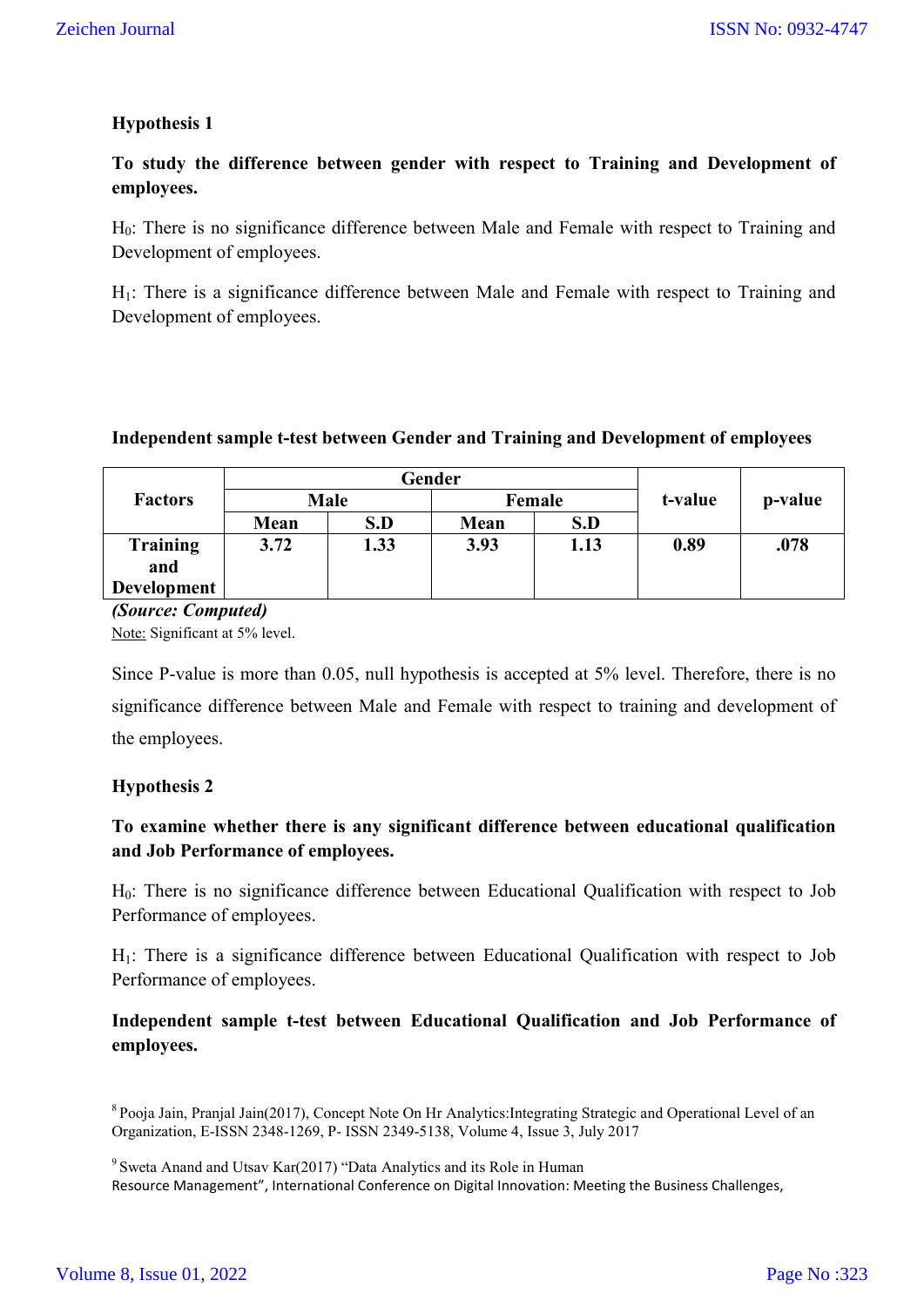|                        |      | <b>Educational Qualification</b> | t-value | p-value |      |      |
|------------------------|------|----------------------------------|---------|---------|------|------|
| <b>Factors</b>         | JG   |                                  |         |         | РG   |      |
|                        | Mean | S.D                              | Mean    | S.D     |      |      |
| <b>Job Performance</b> | 3.85 | 1.17                             | 3.86    | 1.13    | .067 | .785 |

#### *(Source: Computed)*

Note: Significant at 5% level.

Since P-value is greater than 0.05, null hypothesis is accepted at 5% level. Therefore, there is no significance difference between Educational Qualification and job performance of employees.

## **Hypothesis 3:**

#### **To test whether there is any significant difference between age and Training of employees.**

H<sub>0</sub>: There is no significance difference between age and Training of employee.

H1: There is a significance difference between age and Training of employee.

| $11.0$ , $11.0$ will have mit a summing of $m_{\rm H}$ and $m_{\rm H}$ |                |                |                |                |       |      |  |
|------------------------------------------------------------------------|----------------|----------------|----------------|----------------|-------|------|--|
| <b>Variables</b>                                                       |                | Age            | <b>F-value</b> | P-value        |       |      |  |
|                                                                        | $20 - 29$      | $30 - 39$      | $40 - 49$      | Above 50       |       |      |  |
| <b>Training</b>                                                        | 3.63<br>(1.33) | 4.07<br>(1.23) | 3.69<br>(1.13) | 3.73<br>(1.35) | 1.009 | .391 |  |

| <b>ANOVA between Age and Training of Employees</b> |  |  |  |
|----------------------------------------------------|--|--|--|
|----------------------------------------------------|--|--|--|

#### *(Source: Computed)*

Note: Value within bracket is S.D and outside bracket is Mean value. Significant at 5% level.

Since P-value is larger than 0.05, the null hypothesis is accepted at 5% level of significance with regards to age of employees. Thus, there is no significant difference between age with Training of employees. Based on the mean value the age group of 30-39 seems to be good at performance followed by other age groups.

#### **Hypothesis 4:**

# **To test whether there is any association between Designation and Employees opinion on requirement of Training and Development.**

H0: There is no association between Designation and Employees opinion on requirement of Training.

H1: There is an association between Designation and Employees opinion on requirement of Training.

<sup>8</sup> Pooja Jain, Pranjal Jain(2017), Concept Note On Hr Analytics:Integrating Strategic and Operational Level of an Organization, E-ISSN 2348-1269, P- ISSN 2349-5138, Volume 4, Issue 3, July 2017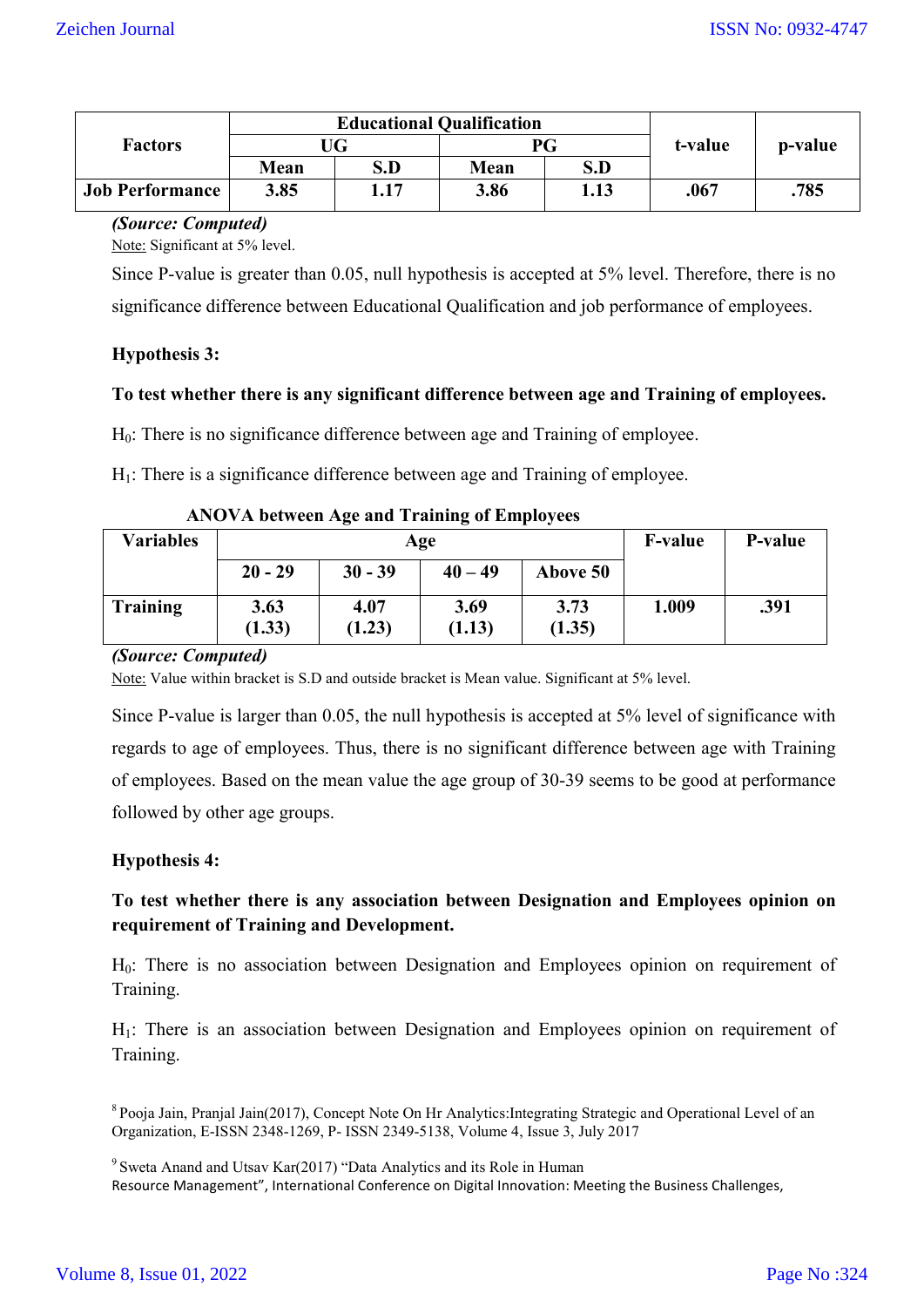| <b>Designation</b>  |          | <b>Opinion on requirement of</b> | <b>Total</b> | Chi square | P-value |
|---------------------|----------|----------------------------------|--------------|------------|---------|
|                     | Training |                                  |              | value      |         |
|                     | Yes      | No                               |              |            |         |
| <b>Lower Level</b>  |          | 19                               | 70           | 3.01       | .223    |
| <b>Middle Level</b> | 25       |                                  | 40           |            |         |
| <b>Upper Level</b>  |          |                                  | 27           |            |         |

#### **Chi-square between Designation of employee and requirement of Training**

*(Source: Computed)*

Note: Significant at 5% level.

From the table it inferred that P-value is greater than 0.05, therefore the null hypothesis is accepted at 5% significance level. Hence, there is no association between designation and employees opinion on requirement of training. Based on Percentage 66% of respondents feels that training and development is essential for employees.

## **Hypothesis 5:**

# **To test whether there is any significant relationship between Training and Job Satisfaction of employees.**

H0: There is no significant relationship between Training and Job Satisfaction of employees.

H<sub>1</sub>: There is a significant relationship between Training and Job Satisfaction of employees.

|                               | <b>Unstandardized</b> |                     | <b>Standardized</b> | t-value | p-value  |
|-------------------------------|-----------------------|---------------------|---------------------|---------|----------|
|                               |                       | <b>Coefficients</b> | <b>Coefficients</b> |         |          |
|                               | B                     | Std.                | <b>Beta</b>         |         |          |
|                               |                       | <b>Error</b>        |                     |         |          |
| Constant)                     | 3.450                 | .302                |                     | 11.429  | $.000**$ |
| <b>Effective Training</b>     | .110                  | .078                | .121                | 1.415   | $.159**$ |
| $\mathbb{R}^2$                | 0.015                 |                     |                     |         |          |
| <b>R</b> Value                | 0.121                 |                     |                     |         |          |
| Adjusted $\mathbb{R}^2$ value | 0.007                 |                     |                     |         |          |
| <b>F</b> value                | 2.004                 |                     |                     |         |          |
| P value                       | 0.159                 |                     |                     |         |          |

## **Regression Analysis between Training and Job Satisfaction of Employees.**

#### *(Source: Computed)*

Note: \*\* denotes significant @1% level.

From the above table R value is representing positive correlation of 0.121 which indicates high

degree of relationship between performance management with job achievement of IT employees.

8 Pooja Jain, Pranjal Jain(2017), Concept Note On Hr Analytics:Integrating Strategic and Operational Level of an Organization, E-ISSN 2348-1269, P- ISSN 2349-5138, Volume 4, Issue 3, July 2017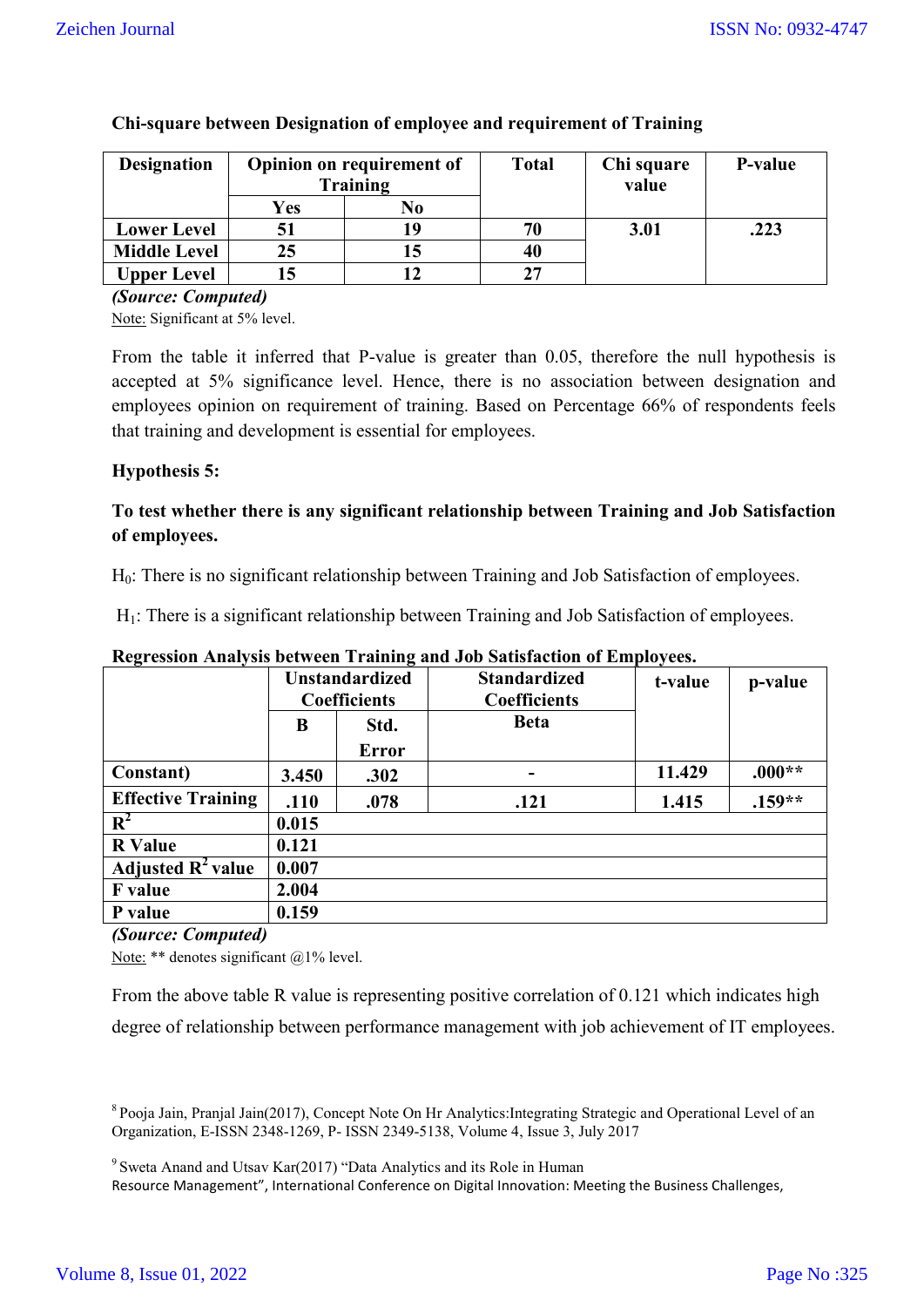Therefore, Job Satisfaction is found to be positively correlated with Training and Development with the value 0.007. as r value 0.121 is within the range of  $+1$  there is a significant relationship between Training and Job Satisfaction of Employees.

Since P value is 0.000 null hypothesis is rejected.

#### **Hypothesis 6:**

**To test whether there is a positive relationship between Training and Employees Performance with organisational performance.**

H0: There is no positive relationship between Training and Employees Performance with organisational performance.

H1: There is a positive relationship between Training and Employees Performance with organisational performance.

|                                             |                               | <b>Training helps in</b><br>achievement of<br>organizational<br>goal | -<br><b>Training</b><br>improves<br><b>Employee</b><br>Performance | <b>Training is</b><br>helpful in<br>increasing<br>Organizational<br>Performance |
|---------------------------------------------|-------------------------------|----------------------------------------------------------------------|--------------------------------------------------------------------|---------------------------------------------------------------------------------|
| <b>Training helps in</b><br>achievement of  | <b>Pearson</b><br>Correlation |                                                                      | .123                                                               | .186                                                                            |
| organizational<br>goal                      | $Sig. (2-$<br>tailed)         |                                                                      | .158                                                               | .028                                                                            |
| <b>Training improves</b><br><b>Employee</b> | <b>Pearson</b><br>Correlation |                                                                      | 1                                                                  | .081                                                                            |
| Performance                                 | $Sig. (2-$<br>tailed)         |                                                                      |                                                                    | .346                                                                            |

#### **Correlation between Training of Employees and Organisational Performance.**

8 Pooja Jain, Pranjal Jain(2017), Concept Note On Hr Analytics:Integrating Strategic and Operational Level of an Organization, E-ISSN 2348-1269, P- ISSN 2349-5138, Volume 4, Issue 3, July 2017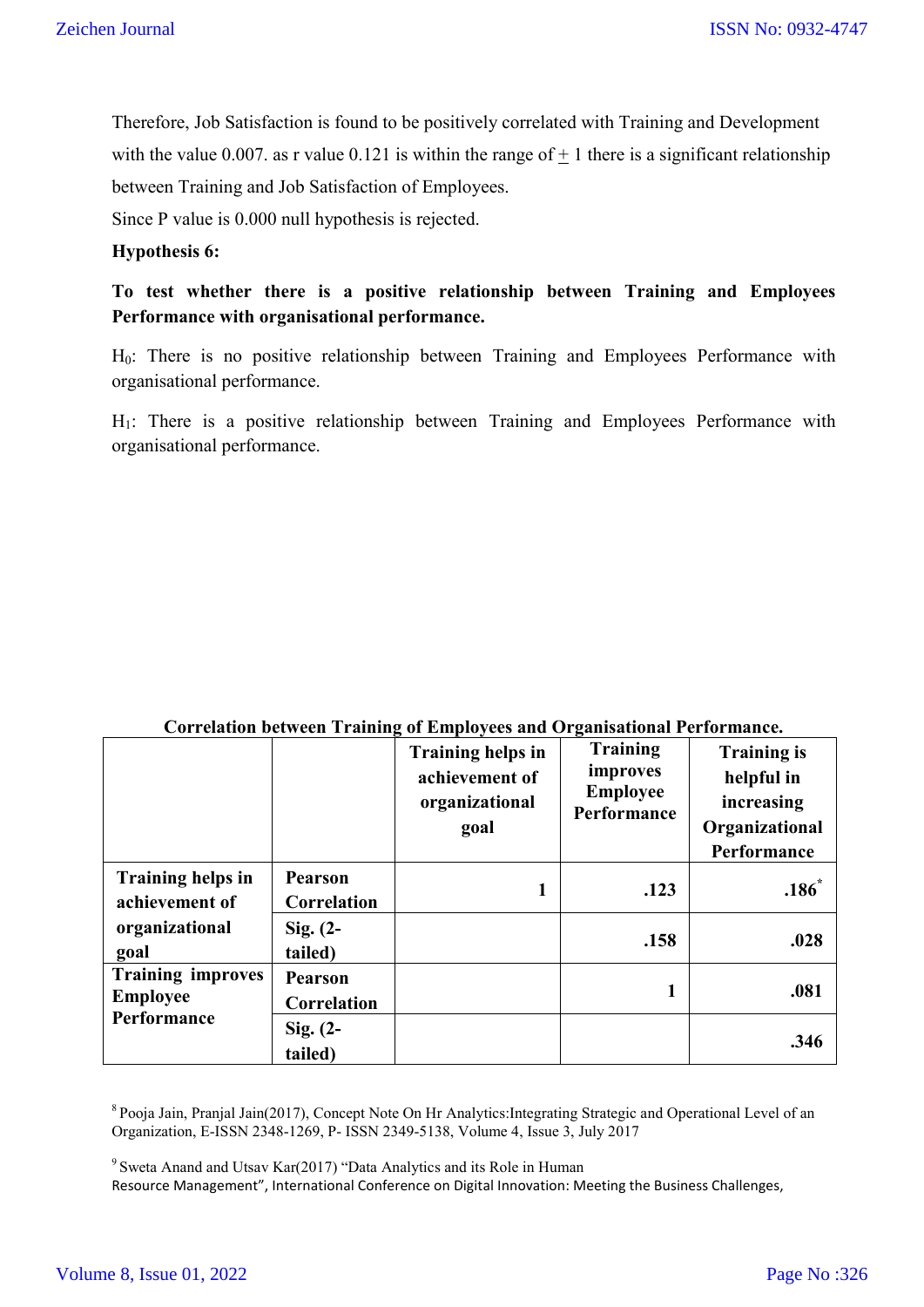| <b>Training is helpful</b><br>in increasing<br>Organizational<br>Performance | <b>Pearson</b><br>Correlation |  |  |
|------------------------------------------------------------------------------|-------------------------------|--|--|
|                                                                              | Sig. $(2-$<br>tailed)         |  |  |
|                                                                              |                               |  |  |

#### *(Source: Computed)*

From the above table it can be observed that the independent variable Training has a positive and significant relationship with the dependent variables Employees Performance and Organisational Performance. The correlation between Training and Achievement of Organizational Goal is 0.123 and 0.188 which indicates 12.3% and 18.6% positive relation with 1% significance level. The correlation between Training Improves Employee Performance with Training Increases Organizational Performance has positively correlated with 0.346. i.e, 34.6% with 1% significance level.

## **11. RESULTS AND DISCUSSION:**

#### **11.1 FINDINGS OF THE STUDY**

- $\triangleright$  In this study majority of the respondents are Male with 61%.
- $\triangleright$  The study reveals that majority of the respondents, i.e, 34% belong to 30-39 age group.
- $\triangleright$  In this study 62% of the respondents are Undergraduates.
- $\triangleright$  The study shows that 51% of the respondents are Married.
- $\triangleright$  Majority of the respondents 49% are in lower level designation.
- $\triangleright$  There is no significance difference between Male and Female with respect to Training and Development of the Employees.
- There is no significance difference between Educational Qualification and Job Performance of Employees.
- $\triangleright$  There is no significant difference between age with Training of employees
- $\triangleright$  The study shows that there is no association between designation and employees opinion on requirement of training.
- $\triangleright$  Job Satisfaction is found to be positively correlated with Training and Development within the range of  $\pm$  1, thus there is a significant relationship between Training and Job Satisfaction of Employees.
- $\triangleright$  The correlation between Training Improves Employee Performance with Training Increases Organizational Performance has positively correlated with 34.6% with 1% significance level.

# **11.2 CONCLUSION**

8 Pooja Jain, Pranjal Jain(2017), Concept Note On Hr Analytics:Integrating Strategic and Operational Level of an Organization, E-ISSN 2348-1269, P- ISSN 2349-5138, Volume 4, Issue 3, July 2017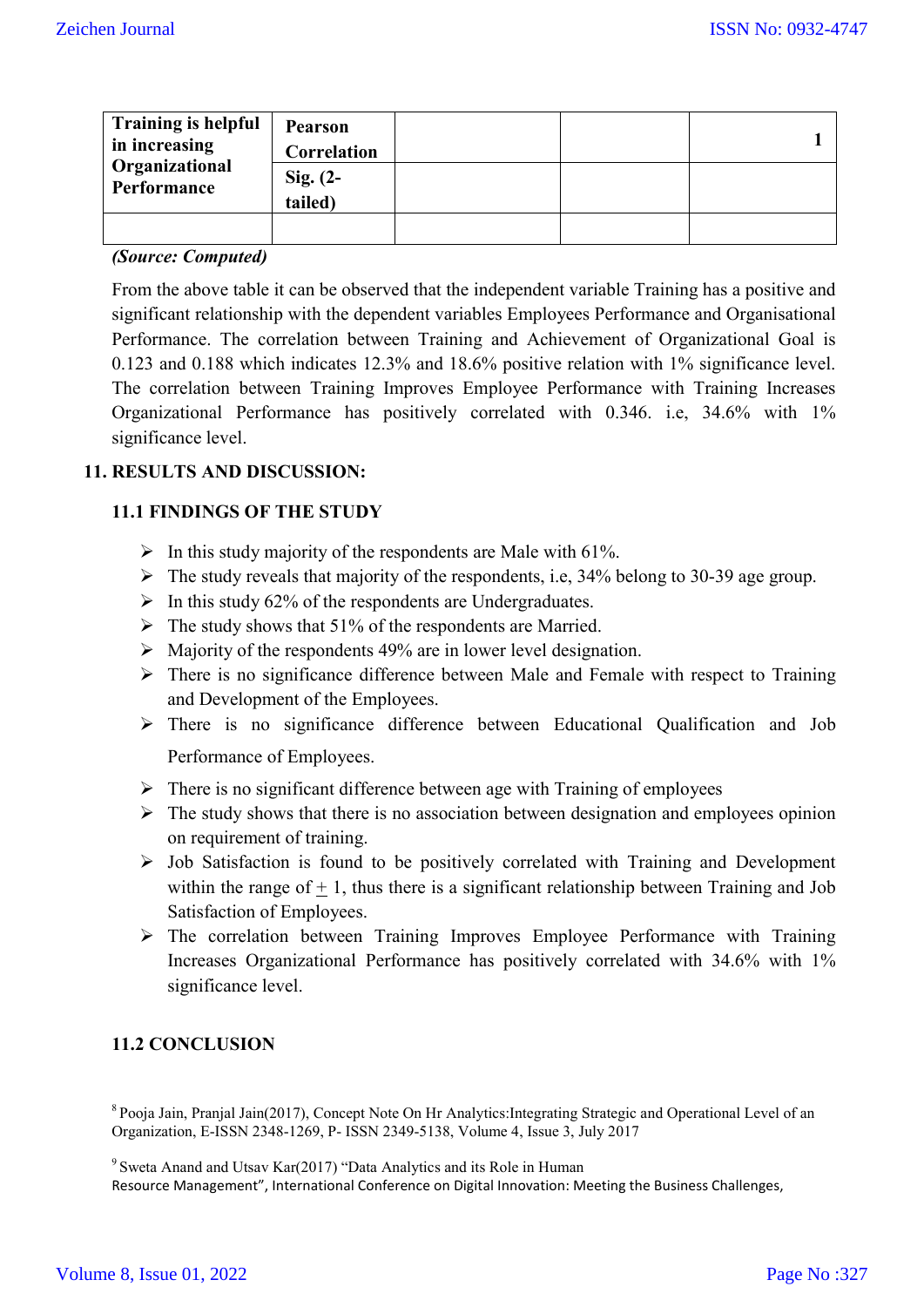In the current scenario HR Analytics plays a very critical role in the field of Human Resource Management. The success of the organisations depends on HR Activities and process which results in overall betterment of the employees and improves their performance and provides the employees with job satisfaction and job achievement which results in good organisational performance. HR Analytics is all about understanding the requirement of the employees as well as the requirement of the organisation. Thus the study shows that the Training and Development of the Employees is related to the performance of the employees as well as the organisation. Hr Analytics seems to be a Simple process but it comprises of all the major and important terms related to Hr management. The employees performance directly influence the performance of the organisation and its growth. Effective training will result in improvement of the employees by acquiring proper knowledge and accustom to the changing need and requirement of the organisations.

#### **11.3 SUGGESTIONS**

Hr Analytics is used by many HR Professionals in many organisations other than IT Industries, thus the study can be incorporated in various other industries with many other variables and in different place.

#### **References and Notes**

- 1. Tilottama Singh, Snigdha Malhotra (2020), "Workforce Analytics: Increasing Managerial Efficiency in Human Resource" International Journal of Scientific & Technology Research, Vol.9, Issue 1, January 2020, ISSN NO:2277-8616.
- 2. Abdul Quddus Mohammed (2019), "Hr Analytics: a Modern Tool in Hr for Predictive Decision Making" Journal of Management, Vol. 6, Issue 3, May – June 2019, ISSN NO: 2347-3940.
- 3. Sreenu Telu, Yoginder S. Verma (2019), "Human Resource Analytics: An Overview of Latest Development in Business Organizations", Volume 6, Issue 2, May 2019, E-ISSN 2348-1269, P- ISSN 2349-5138.
- 4. Kamel Barbar1, Radwan Choughri1&Moetaz Soubjaki (2019), "The Impact of HR Analytics on the Training and Development Strategy -Private Sector Case Study in Lebanon", Vol. 10, No. 3; May 2019.
- 5. Manuela Nocker and Vania Sena (2019) "Big Data and Human Resources Management: The Rise of Talent Analytics" doi:10.3390/socsci8100273, July 2019.

<sup>9</sup> Sweta Anand and Utsav Kar(2017) "Data Analytics and its Role in Human

Resource Management", International Conference on Digital Innovation: Meeting the Business Challenges,

<sup>8</sup> Pooja Jain, Pranjal Jain(2017), Concept Note On Hr Analytics:Integrating Strategic and Operational Level of an Organization, E-ISSN 2348-1269, P- ISSN 2349-5138, Volume 4, Issue 3, July 2017